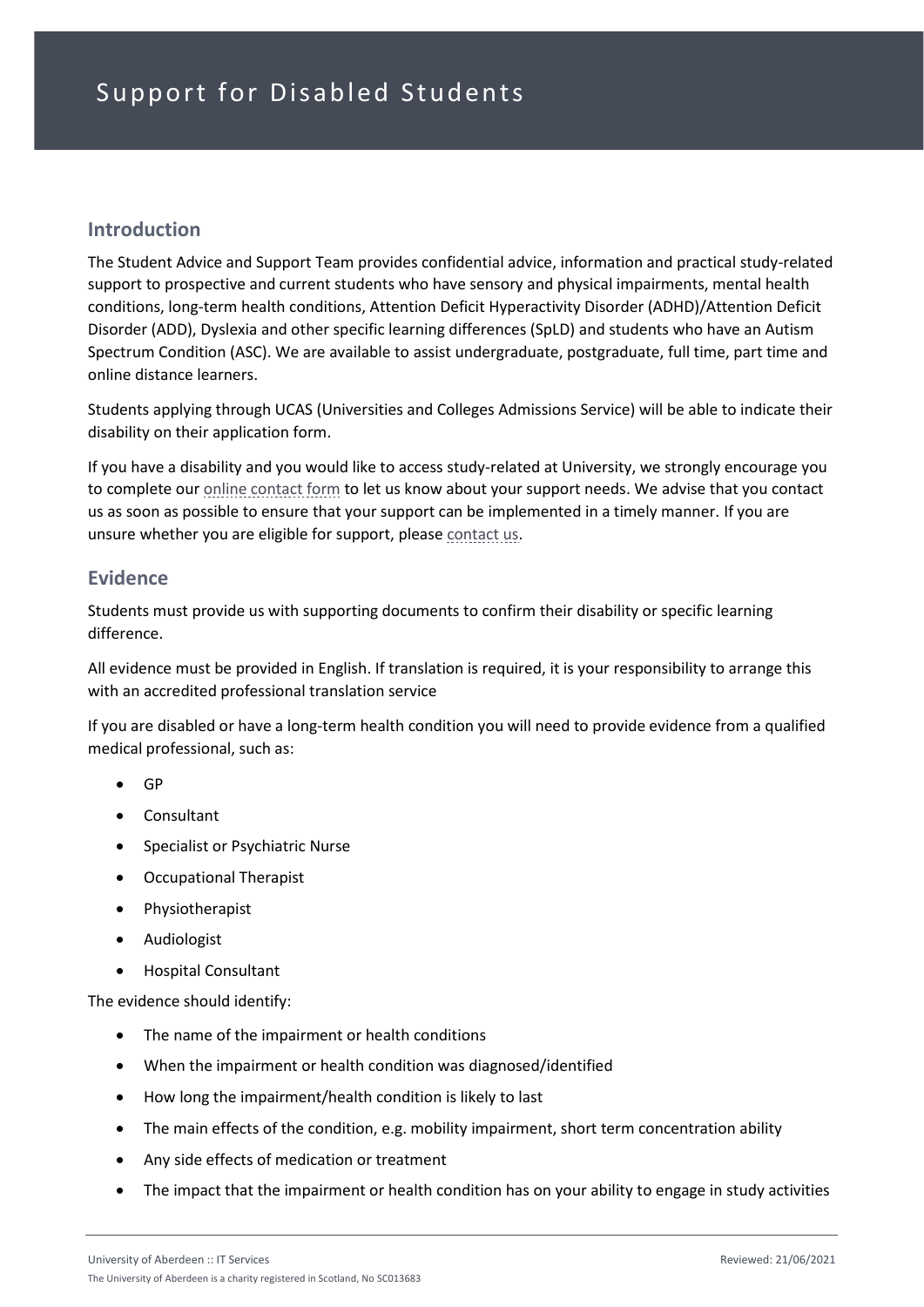If you have a specific learning difference (SpLD), e.g. dyslexia, dyscalculia, dyspraxia, we will accept pre- or post-16 evidence in the form of a report that confirms you have a SpLD from one of the following:

- An Educational Psychologist
- An educational professional or specialised teacher who holds a current practising certificate in assessing specific learning differences issued by their relevant professional association e.g. the Professional Association of Teachers of Students with Specific Learning Difficulties (PATOSS)
- An educational professional or specialised teacher who holds a current qualification that allows Associate Membership of the British Dyslexia Accusation (AMBDA)

If you need advice about obtaining evidence of your dyslexia or SpLD, please [contact us](https://www.abdn.ac.uk/students/student-life/student-advice-and-support.php#panel3408) as we may be able to assist you to obtain an evaluation.

### **Support We Can Implement**

After discussing your needs with you, the Student Support Advisers can put together a list of the adjustments agreed to support you in your studies. We call these your provisions and, with your permission, we will communicate this information to the relevant staff at the University. Some examples of adjustments are:

- Lecture outlines and PowerPoint slides for lectures in advance and in alternative formats
- Prioritised reading lists
- Extra time in exams
- Use of a computer and assistive software in exams
- Reader/scribe in exams
- A smaller exam venue with fewer other candidates
- No penalties for poor spelling or grammar for exams and coursework assignments
- Agreed extensions to deadlines for coursework assignments
- Non-Medical Support workers, such as note-takers, to ensure that you have an accurate record of what is covered in lectures or to assist in practical sessions such as labs to support the completion of tasks.

The provision of Assistive Technology (AT) such as digital recorders to audio record lecture sessions.

For further details about how provisions work, please see our [provisions guide.](https://www.abdn.ac.uk/students/documents/Guide%20to%20Provisions%202021-22%20(16%20Sep%202021).pdf)

Some of our students require personal care and assistance with daily living, like assistance with cooking, shopping, bathing, and dressing. This support is not available through the University; if you require this support, we advise that you get in touch with your local Social Services department to discuss your support requirements.

If you require medical equipment such as the provision of a wheelchair, this isn't something that the University can provide. If you require this provision, we advise that you contact your GP/medical practitioner to discuss your requirements